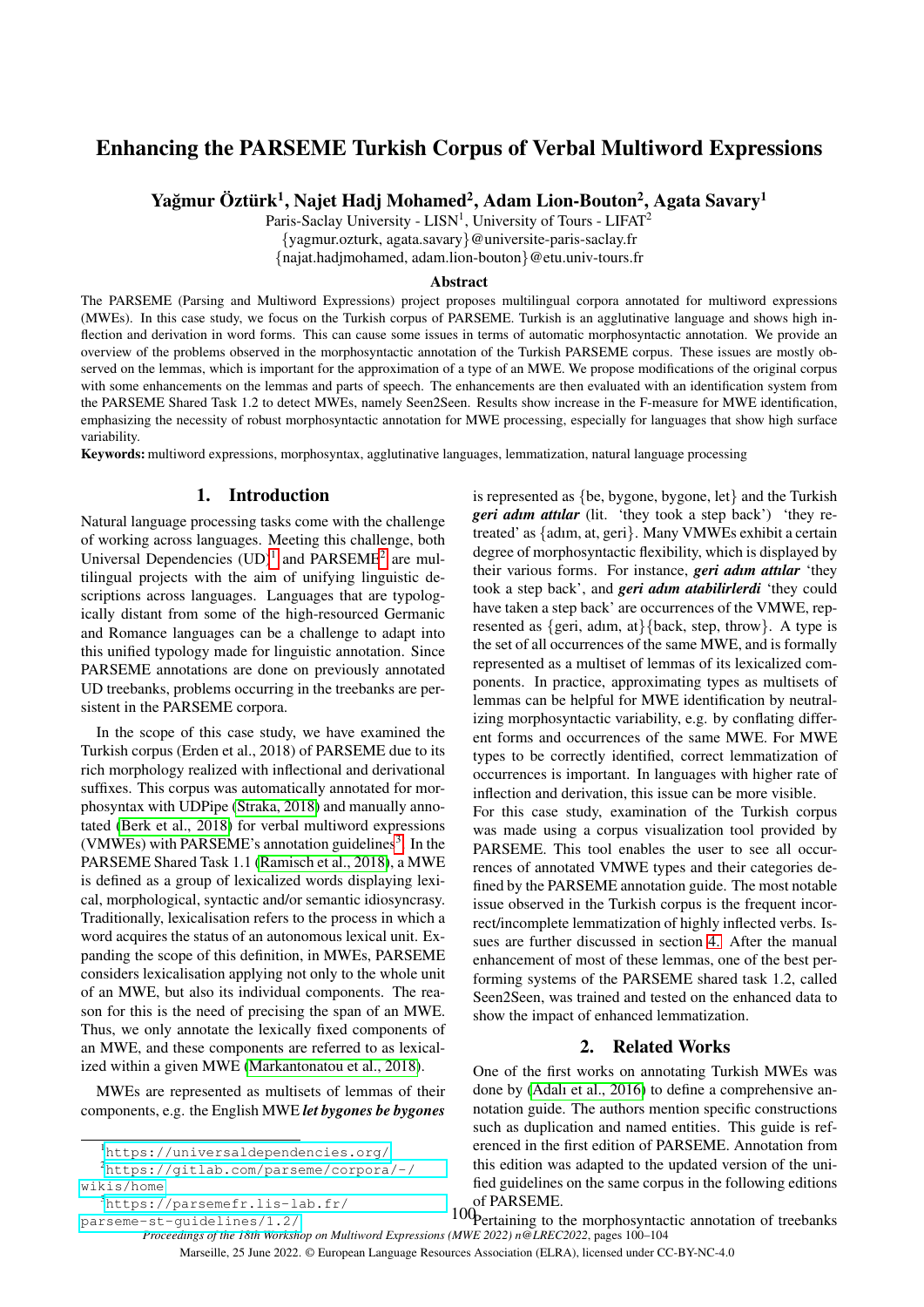in Turkish, it is important to mention manual annotation work in progress, which aims to increase the number of derivational representations. With this manual annotation, (Türk et al.,  $2019$ ) aim to increase the accuracy of annotation not only for Turkish but also for other agglutinative languages. For future works, this corpus can be annotated for MWEs, which will help build a better corpus for PARSEME. In the PARSEME project, most of the language data is annotated for morphosyntax using automatic tools trained on treebanks, such as UDPipe<sup>[4](#page-1-0)</sup>. The Turkish corpus is also automatically annotated for morphosyntax with UDPipe, and manually annotated for VMWEs. Turkish data have existed in PARSEME since edition 1.0 and went through changes in terms of annotation guidelines. Edition 1.1 uses the ITU NLP Tool<sup>[5](#page-1-1)</sup> for morphosyntactic annotation. In the latest edition, re-parsing was executed relying on a model in UDPipe version 2.4 based on IMST[6](#page-1-2) (Sulubacak et al., 2016). This treebank was first manually annotated in non-UD style and then converted to UD. Manual annotations of VMWEs from edition 1.1 were updated to match the new annotation guidelines of PARSEME edi-tion 1.2. The raw<sup>[7](#page-1-3)</sup> Turkish corpus of PARSEME consists of newspaper articles, which is the same genre of text used in the IMST.

In addition, UD currently has 9 Turkish treebanks. These treebanks have followed slightly different annotation processes from one another, therefore teams focusing on Turkish are working on the unification (Türk et al.,  $2019$ ) of annotation guidelines for UD. Moreover, shortcomings of UD in expressing the derivational nature of languages as a more general problem have been studied by [\(Bedir et al.,](#page-4-6) [2021\)](#page-4-6).

In UD 2.0, the lemmatizer works with a guesser that produces (lemma rule, UPOS) pairs, where the lemma rule generates a lemma from a word by stripping some prefixes and suffixes and prepending and appending new prefixes and suffixes. The lemmatization rules look at the last four characters of a word, but also at the word prefix, and the disambiguation is performed by an averaged perceptron tagger (Straka and Straková, 2017). However, we cannot exactly know where this system fails to perform optimally in Turkish lemmatization.

Lemmatization is especially important for languages like Turkish, which have rich inflectional morphology, with possibly many inflectional suffixes agglutinated to a single verb or noun. It is also possible to come across verb constructions of inflected forms that were not observed in the training and development corpora. This property was touched upon by [\(Oflazer et al., 2004\)](#page-4-8), where Turkish word forms that consist of morphemes concatenated to a root morpheme or to other morphemes were compared to beads on a string. Works have been made to contribute to the rep-

<span id="page-1-2"></span><sup>6</sup>[https://universaldependencies.org/](https://universaldependencies.org/treebanks/tr_imst/index.html)

resentation of Turkish and other agglutinative languages in UD-based treebanks, which in turn helps to develop more accurately annotated datasets for such languages.

## 3. Verbal Multiword Expressions in Turkish

VMWEs are the main type of MWEs in question for the PARSEME project. VMWEs are seen as a bigger challenge than non-verbal MWEs since they exhibit higher surface variability [\(Pasquer et al., 2020\)](#page-4-9). Taking on this challenge, the PARSEME framework defines a VMWE as an expressions: (i) with at least two lexicalized components, including a head word and at least one other syntactically related word, (ii) whose head (in a canonical form) is a verb, and (iii) which functions as a verbal phrase [\(Ramisch et](#page-4-2) [al., 2018\)](#page-4-2). In the final annotation guidelines, PARSEME also defines VMWE categories for better identification of their occurrences. Three of the main five categories exist in Turkish, more frequently Light Verb Constructions (LVC) and Verbal Idioms (VID), more rarely Multi Verb Constructions  $(MVC)^8$  $(MVC)^8$  as in examples [\(1\)](#page-1-5)–[\(3\)](#page-1-6), respectively<sup>[9](#page-1-7)</sup> Differences between these categories lie in the role of the component words. Fundamentally, LVCs occur with light verbs and predicative nouns, VIDs have at least two lexicalized components including a head verb and at least one of its dependents, and MVCs are constructed with more than one verb.

- <span id="page-1-5"></span>(1) **şüphe et-ti** (category: *LVC*) şüphe et-PAST doubt do-PAST '(someone) doubted'
- <span id="page-1-8"></span>(2) kulak as-ma-dı (cat.: *VID*) kulak as-NEG-PAST ear hang-NEG-PAST '(someone) did not pay attention'
- <span id="page-1-6"></span>(3) gid-ip git-CONV gel-HAB-CONV go-CONV come-HAB-CONV gel-ir-ken (cat.: *MVC*) 'going in between'

MWE occurrences do not have a balanced distribution among all types and most of the types rarely occur in a given corpus, since it only represents a small part of the natural language.

In a language such as Turkish, we can see a lot of inflection and derivation which causes some issues for this task. In the VID example  $(2)$ , both of the components can get suffixes in various occurrences of this type, such as

*kulak assalardı* 'ear hang-CND-PLUR-PAST'. In the case of incorrect lemmatization, this MWE can be found more than once with different lemmas, therefore erroneously increasing the number of VMWE types (as approximated by

<span id="page-1-0"></span><sup>4</sup><https://ufal.mff.cuni.cz/udpipe>

<span id="page-1-1"></span><sup>5</sup><http://tools.nlp.itu.edu.tr/index.jsp>

[treebanks/tr\\_imst/index.html](https://universaldependencies.org/treebanks/tr_imst/index.html)

<span id="page-1-3"></span>the PARSEME suite to boost automatic discovery of new VMWEs  $101$  $\sqrt{7}$ Raw corpora, i.e. large corpora automatically annotated for morphosyntax, but not annotated for VMWEs, were published in in edition 1.2 of the shared task.

<span id="page-1-4"></span><sup>8</sup>[https://parsemefr.lis-lab.fr/](https://parsemefr.lis-lab.fr/parseme-st-guidelines/1.2/?page=030_Categories_of_VMWEs)

[parseme-st-guidelines/1.2/?page=030\\_](https://parsemefr.lis-lab.fr/parseme-st-guidelines/1.2/?page=030_Categories_of_VMWEs)

<span id="page-1-7"></span>[Categories\\_of\\_VMWEs](https://parsemefr.lis-lab.fr/parseme-st-guidelines/1.2/?page=030_Categories_of_VMWEs)

<sup>&</sup>lt;sup>9</sup>The hyphens are used in the examples to signal the agglutinative nature of inflected forms. Here, *ti* is the suffix for past tense. Since there is no other suffix, we know that it is the  $3<sup>rd</sup>$  person <sup>I</sup>singular form.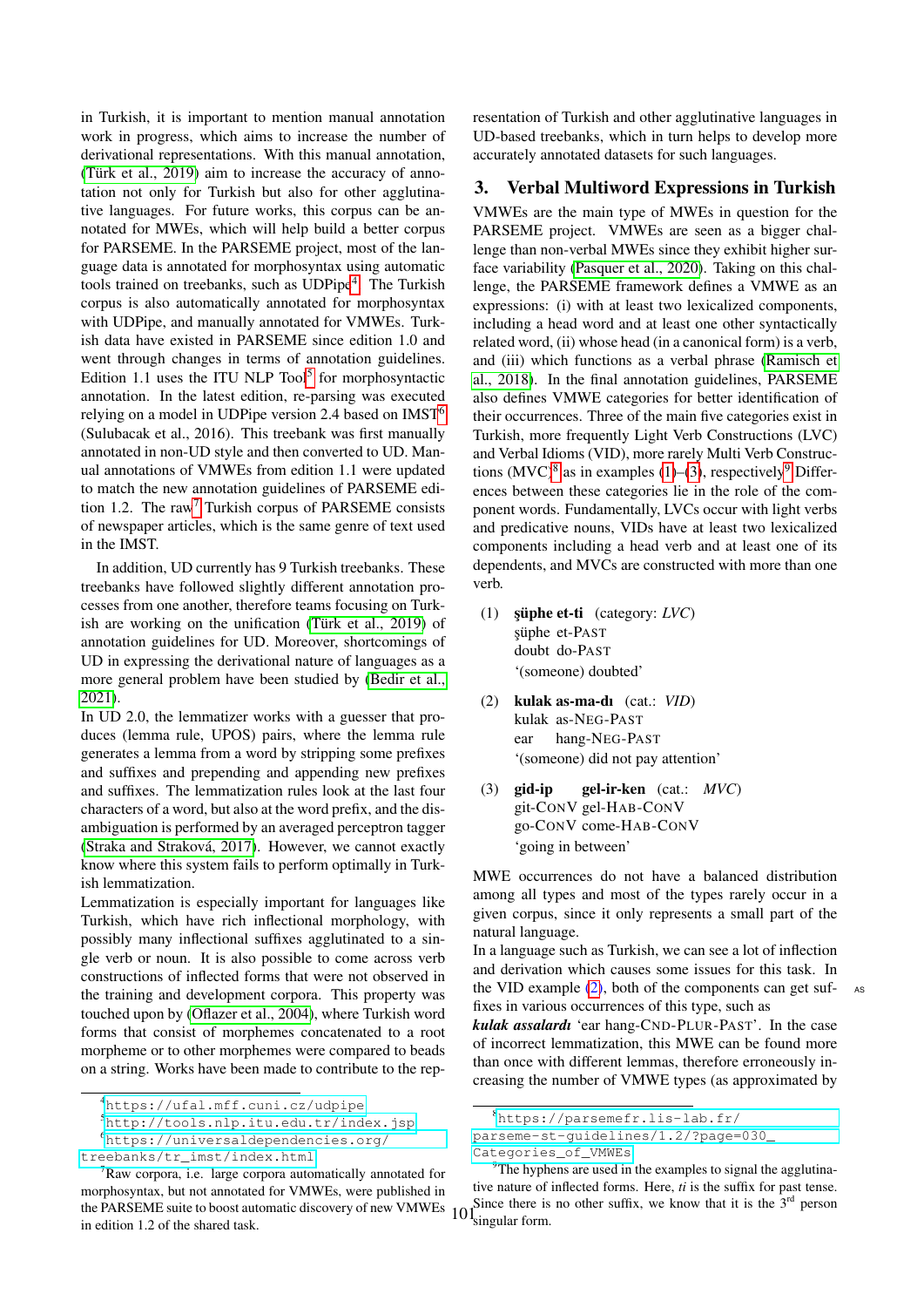PARSEME) in the Turkish corpus. This wrong representation can also endanger future studies that use this corpus. Specific issues are explained in more detail in the following section.

## <span id="page-2-0"></span>4. Issues in the Morphosyntactic Annotation of the Turkish Corpus

This section provides an overview of the issues observed in the PARSEME Turkish corpus regarding morphosyntactic annotation realized by UDPipe. Three main issues were observed and are discussed below with examples.

Sound change produced in the stem by suffixation Some stems ending with voiceless consonants, go through the process of sound change produced in the stem by suffixation. In this process, the ending  $(\gamma, \dot{\tau}, \dot{\kappa}, \dot{\zeta})$  changes to its voiced counterpart ('b', 'd', 'g', 'c') before adjoining a suffix that commences with a vowel [\(Goksel, 2005\)](#page-4-10).

For instance the lemma *et* 'to do', when receiving the suffix *-ecek* signalling future tense, yields *edecek* 'will do'. This lemma has a very high surface variability, both inside and outside of VMWEs. Since it is more of a challenge for automatic systems to identify lemmas that go through this type of change, we frequently see incorrectly lemmatized word forms in the corpus caused by this issue.

Consider examples [\(4\)](#page-2-1)–[\(6\)](#page-2-2) showing various morphological variants of the same LVC. In [\(4\)](#page-2-1), the suffix *-ti* does not start with a vowel, so the voicing does not take place and the lemmatization is correct (cf. the UD lemma in the second line of the example). In [\(5\)](#page-2-3), conversely, the voicing of the lemma does take place and the lemmatizer fails to restore the correct lemma. This challenge may be even harder when several suffixes are adjoined, as in [\(6\)](#page-2-2).

- <span id="page-2-1"></span>(4) istifa istifa resignation do-PAST et-ti et-PAST (UD lemma: *et*) '(someone) resigned'
- <span id="page-2-3"></span>(5) istifa istifa resignation do-FUT ed-ecek et-FUT (UD lemma: *\*ed*) '(someone) will resign'
- <span id="page-2-2"></span>(6) istifa istifa resignation do-POT-HAB-PAST ed-ebil-ir-di et-POT-HAB-PAST (UD lem.: *\*edebil*) '(someone) could have resigned'

Suffixation MWE occurrences vary in inflectional forms and in Turkish we observe high surface variability. In general, suffixation can be observed in all components of a Turkish MWE. An example of suffixation in one component can be the occurrences of *dava ac¸* 'to sue' in the examples  $(8)$  and  $(9)$ .

 $(7)$  dava aç-tı dava lawsuit open-PAST aç-PAST (UD lemma: *aç*) '(someone) commenced lawsuit'

<span id="page-2-4"></span>(8) dava ac¸-ıl-abil-ir

dava lawsuit open-PASS-POT-HAB aç-PASS-POT-HAB (UD lemma: \**açılab*) 'lawsuit could be commenced'

#### <span id="page-2-5"></span>(9) dava ac¸-ıl-acak

dava lawsuit open-PASS-FUT aç-PASS-FUT (UD lemma: \**açıla*) 'lawsuit will be commenced'

In  $(8)$ – $(9)$ , we observe wrongly stripped series of suffixes in the verb component of the VMWE. We can also note that there can be more than one example of insufficient suffix stripping in a given verb, as illustrated above.

We occasionally came across the opposite issue, namely with too many, rather than too few, suffixes hypothesized by the lemmatizer. For instance, the first component of the VMWE *rehin alındı* 'hostage take-PASS-PAST', was lemmatized as *\*reh*, instead of the correct *rehin*.The reason for this can be the resemblance between the ending of this word with the possessive suffix *-in* '-yours' in Turkish.

Nominalization Some commonly used derived nouns are components of LVCs and they play the roles of predicative nouns (i.e. describe actions or states). In the IMST, these nominal derivations are mostly assigned the VERB POS and lemmatized into infinitives. Their nominal nature is retrievable from the morphological feature VERB-FORM=VNOUN, as in example [\(10\)](#page-2-6).

<span id="page-2-6"></span> $(10)$  acıkla-ma açıkla-VNOUN yap-PAST (UD. lem.: *açıkla*) to.state-VNOUN make-PAST yap-tı '(someone) made (a) statement'

Here, the first component *açıklama* is the result of a derivation realized with suffix *-ma*, which turns the verb *açıkla* 'to state' into a noun *açıklama* 'statement'. This analysis, notwithstanding its defensibility, is incompatible with the PARSEME definition of an LVC as a verb-noun combination, since [\(10\)](#page-2-6) is represented as a combination of verbs instead.

## 5. Enhancement Process

The issues described in the preceding section were observed via the PARSEME annotation consistency  $checker<sup>10</sup>$  $checker<sup>10</sup>$  $checker<sup>10</sup>$ . All problems of voicing and suffixation, illustrated in section [4.,](#page-2-0) spotted in this way, were manually corrected both within VMWE components and in other occurrences of the same verbs. Cases like [\(10\)](#page-2-6) were more difficult to decide on since they lie on the fuzzy border between inflection and derivation. Ideally, on the one hand, we would expect a more elaborate morphosyntactic representation of nominalizations in UD, and a more flexible definition of LVCs in PARSEME on the other. In the meantime, we changed the lemmas of only the clearly lexicalized nominalizations, functioning as standalone nouns independently of the verbs they stem from, like *açıklama* 'statement'. The enhancements were made manually on the training, development and test corpora, which are in

<span id="page-2-7"></span>102<sup>10</sup><https://grew.fr/download/PARSEME/tr.html>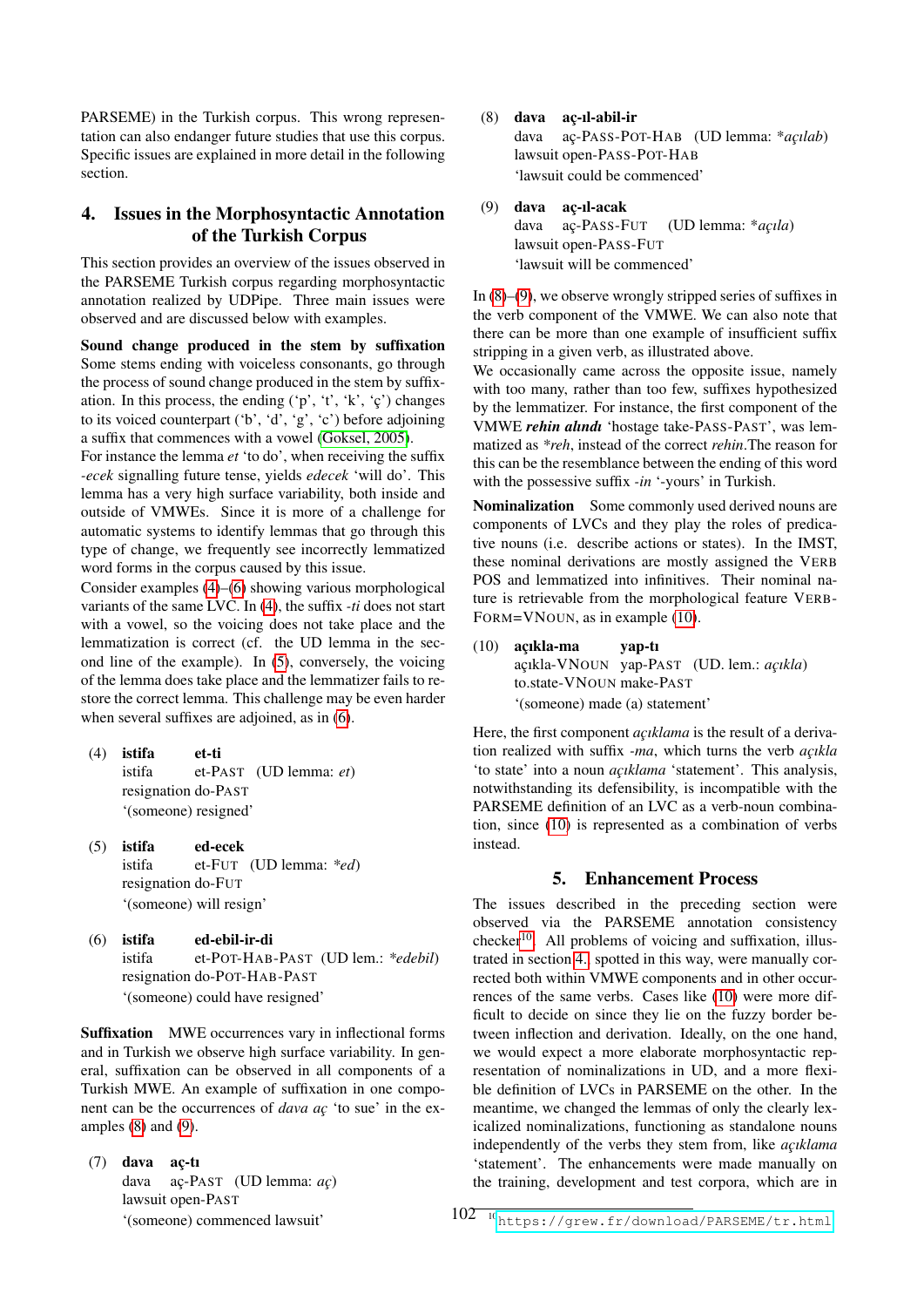| Data                                | Global MWE-based |       |       | Global Token-based |       |       |
|-------------------------------------|------------------|-------|-------|--------------------|-------|-------|
|                                     |                  |       | F1    |                    |       | F1    |
| ST TRAIN/DEV/TEST                   | 61.69            | 65.33 | 63.46 | 63.1               | 65.69 | 64.37 |
| Enhanced TRAIN/DEV, ST TEST   61.33 |                  | 63.94 | 62.61 | 62.86              | 64.52 | 63.68 |
| Enhanced TRAIN/DEV/TEST             | 61.43            | 70.98 | 65.86 | 62.90              | 71.60 | 66.97 |

Table 1: The overall results of Seen2Seen evaluation for the shared task and the enhanced data.

<span id="page-3-3"></span>

| Data                        | LVC   |       |       | VID   |       |       |
|-----------------------------|-------|-------|-------|-------|-------|-------|
|                             |       |       | F1    |       |       | F1    |
| <b>ST TRAIN/DEV/TEST</b>    | 59.87 | 65.57 | 62.59 | 61.77 | 63.41 | 62.58 |
| Enhanced TRAIN/DEV, ST TEST | 58.54 | 65.93 | 62.02 | 62.33 | 60.26 | 61.28 |
| Enhanced TRAIN/DEV/TEST     | 59.36 | 74.91 | 66.23 | 61.72 | 65.40 | 63.50 |

<span id="page-3-4"></span>Table 2: The results of global-MWE based Seen2Seen evaluation per MWE category.

the CUPT $^{11}$  $^{11}$  $^{11}$  format. In total, 3116 tokens were affected by the enhancements. As a result we obtained a more accurate count of VMWE types. Namely, previously there were 2826 types of VMWEs, with 2.74 occurrences per type on average, whereas the enhancement reduced the number of types to 2310 and increased the occurrences per type to 3.34. This is because, with incorrect lemmas, occurrences of the same VMWE, as in examples [\(5\)](#page-2-3)–[\(6\)](#page-2-2), could be wrongly split into different clusters of types.

## 6. System Results

To see the impact of the corrections, we used one of the MWE identification systems from the edition 1.2 of the PARSEME shared task. This system, namely Seen2Seen<sup>[12](#page-3-1)</sup>, ranked first in the global F-measure in the closed track (where no external resources were allowed) and second across both the closed and the open track.<sup>[13](#page-3-2)</sup> Seen2Seen reads all MWEs annotated as such in the training corpus, and extracts all candidate occurrences of the same multisets of lemmas in the test corpus. These candidates then go through a set of morphosyntactic filters. In total, 8 filters are defined, and the training phase allows us to decide which filter to activate for which language, based on the performances on the development corpus.

Seen2Seen was used to annotate the original and the enhanced data. Tables [1](#page-3-3) and [2](#page-3-4) show the results of this experiment. The first line of each table corresponds to the system trained and evaluated on the original shared task (ST) data. In the second line, the system is trained on the enhanced TRAIN and DEV files but tested on the original TEST. In the last line, the system is both trained and tested on the enhanced files. Note that, while results of the three scenarios of testing are shown next to each other in tables [1](#page-3-3) and [2,](#page-3-4) scores shown in line 3 cannot be directly compared to those shown in lines 1 and 2 since they are com-puted on different version of the TEST.<sup>[14](#page-3-5)</sup> Table [1](#page-3-3) shows the macro-average results for Turkish on the general metrics,

namely the MWE-based (correctly identifying a VMWE as a whole) and the token-based (correctly identifying the individual components of a VMWE), recall, precision and Fmeasure. In Table [2,](#page-3-4) the results of the MWE-based metrics can be compared per category: LVC and VID.[15](#page-3-6)

The results show a difference of 2.5 and 2.6 in the global MWE-based and token-based F-measure, respectively. This is mainly due to two factors. Firstly, with enhanced lemmas, the number of VMWE occurrences con-sidered seen<sup>[16](#page-3-7)</sup> in TEST grows from 812 to 911, while Seen2Seen has a stable performance on the seen VMWEs<sup>[17](#page-3-8)</sup> Secondly, while precision slightly drops between line 1 and 3, the recall significantly increases. This is probably because the variants of seen VMWEs were previously omitted by the system if their lemmas spuriously diverged from seen VMWEs. Now, with more accurate lemmas, the system does see them as valid VMWE candidates. When the lines 1 and 2 are compared, we see a minor decrease in the F-measure by 0.85 and 0.69, which was expected since it is not optimal for a system to be tested on a data set which was annotated according to different principles than those in the training data.

Per-category results show that the Recall for LVCs increased by 9.34 which was expected since our enhancements were very frequent in light verbs. This also resulted in an increase of 3.64 in the F-measure. Conversely, we observe, only an increase of 1.99 in the Recall and 1.8 in the F-measure of VIDs, which might point out that components of VIDs might not vary in surface forms as much as LVCs due to their idiomatic nature.

## 7. Conclusion

We examined a corpus of VMWEs in Turkish, annotated for the PARSEME project.We detected some shortcomings in terms of morphosyntactic annotation. We focused on enhancing the lemmas in the corpus for better MWE processing. One of the best performing systems from the

<span id="page-3-0"></span><sup>11</sup>[http://multiword.sourceforge.net/](http://multiword.sourceforge.net/cupt-format) [cupt-format](http://multiword.sourceforge.net/cupt-format)

<span id="page-3-2"></span><span id="page-3-1"></span><sup>12</sup>[https://gitlab.com/cpasquer/st\\_2020](https://gitlab.com/cpasquer/st_2020)

<sup>13</sup>[http://multiword.sourceforge.net/](http://multiword.sourceforge.net/sharedtaskresults2020)

[sharedtaskresults2020](http://multiword.sourceforge.net/sharedtaskresults2020)

<span id="page-3-5"></span><sup>&</sup>lt;sup>14</sup>For the same reason statistical significance tests would not be truly meaningful either.

<span id="page-3-6"></span><sup>15</sup>MVCs are ignored in this table since only one such MWE occurs in both corpora, and it was not affected by our corrections.

<span id="page-3-7"></span><sup>&</sup>lt;sup>16</sup>An expression is defined as seen if the multiset of lemmas of its lexicalized components was annotated in the training and development sets [\(Ramisch et al., 2020\)](#page-4-11).

<span id="page-3-8"></span><sup>103&</sup>lt;sub>respectively.</sub>  $17F=0.7329$  and F=0.7303 for the ST and the enhanced data,